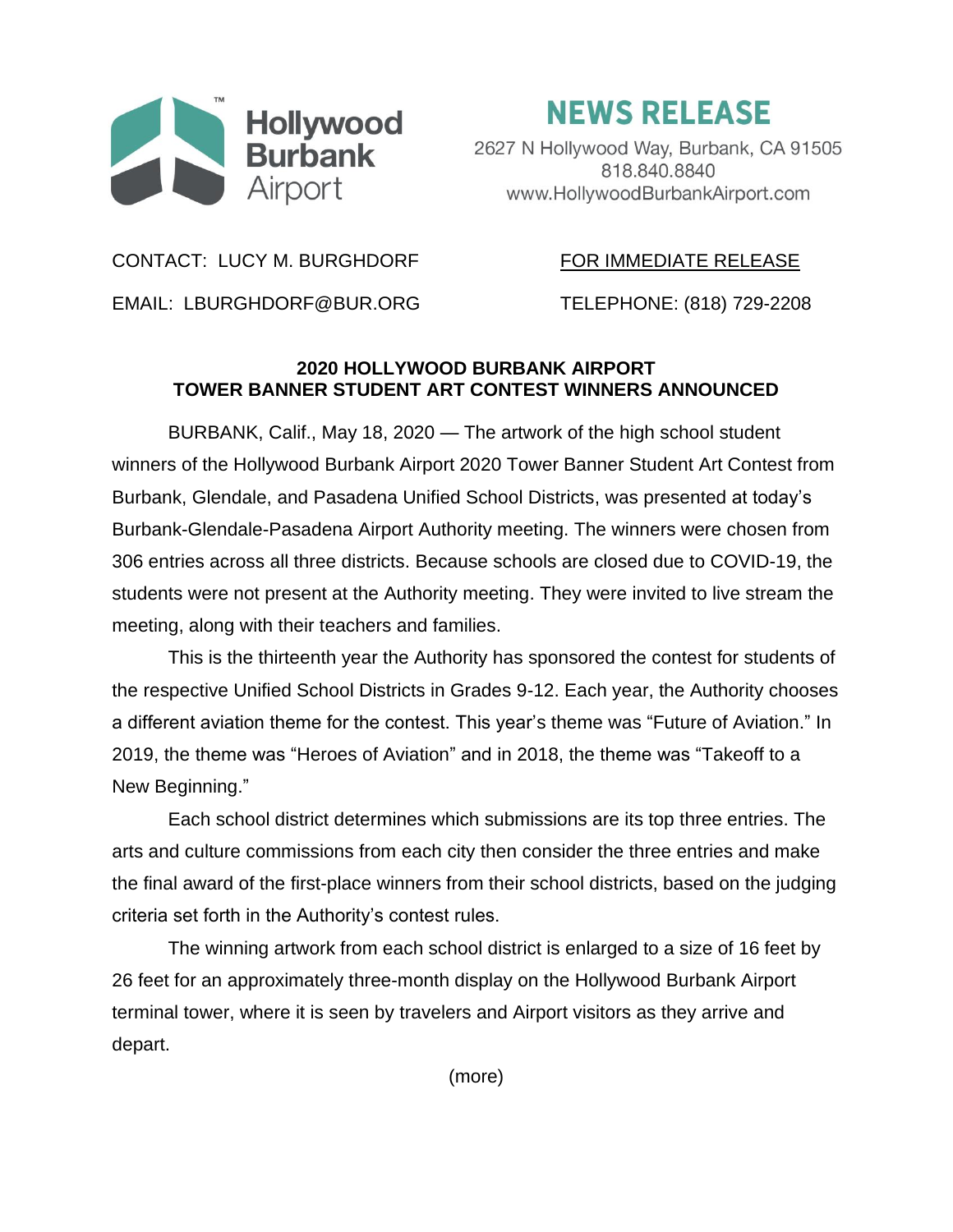## AIRPORT TOWER BANNER STUDENT ART CONTEST WINNERS 05/18/2020 2-2-2-2-2

Since the contest's inception in 2007, \$34,500 has been awarded to each school district in honor of the winning entries, with the stipulation that the award be used to support and promote the districts' education programs for the arts. This year, each district will receive another \$3,000, bringing the total to \$37,500 for each school district.

The winning entries displayed on the tower are rotated among Burbank, Glendale, and Pasadena. This year, Glendale Unified School District's winning banner, created by 11th grader Donna Choi of Herbert Hoover High School, will be displayed beginning June 2020. Pasadena Unified School District's winning banner, created by 11th grader Yenifer Diaz of Pasadena High School, will be displayed starting January 2021. Burbank Unified School District's winning banner, created by 10th grader Kiera Johnston from Burbank High School, will be the third to be displayed on the tower, beginning April 2021.







*1 st Place Kiera Johnston 10th Grade Burbank High School Burbank USD Instructor: Janes Bentley*

*1 st Place Donna Choi 11th Grade Herbert Hoover High School Glendale USD Instructor: Jason Pinsker*

*1 st Place Yenifer Diaz 11th Grade Pasadena High School Pasadena USD Instructor: Alicia Gorecki*

(more)